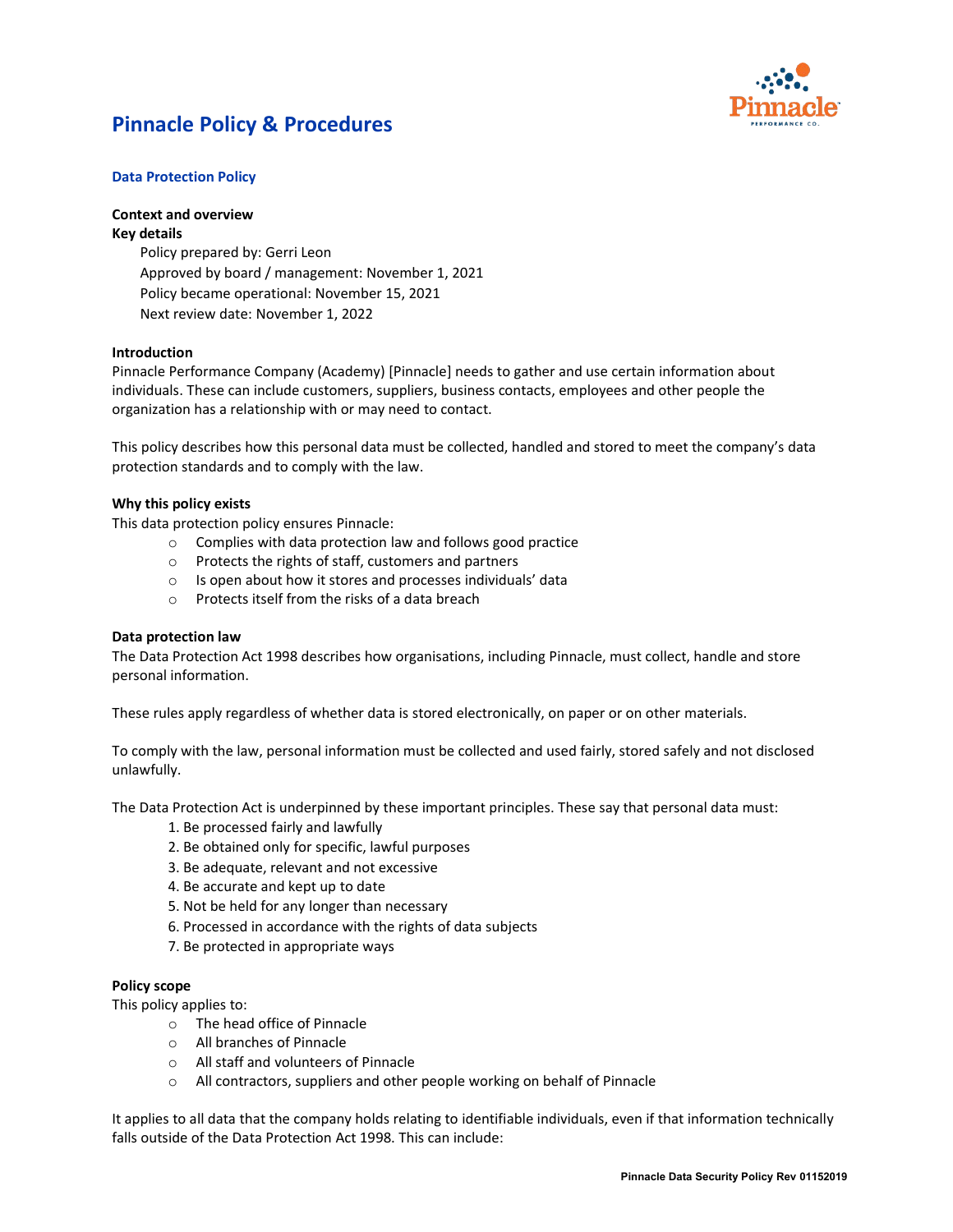

- o Names of individuals
- o Postal addresses
- o Email addresses
- o Telephone numbers
- o Plus any other information relating to individuals

### **Data protection risks**

This policy helps to protect Pinnacle from some very real data security risks, including:

**Breaches of confidentiality.** For instance, information being given out inappropriately.

**Reputational damage.** For instance, the company could suffer if hackers successfully gained access to sensitive data.

### **Responsibilities**

Everyone who works for or with Pinnacle has some responsibility for ensuring data is collected, stored and handled appropriately. Each team that handles personal data must ensure that it is handled and processed in line with this policy and data protection principles.

However, these people have key areas of responsibility:

### The **Exec VP of Marketing and Operations, Gerri Leon,** is responsible for:

- $\circ$  Ensuring all systems, services and equipment used for storing data meet acceptable security standards.
- o Performing regular checks and scans to ensure security hardware and software is functioning properly.
- o Evaluating any third-party services the company is considering using to store or process data. For instance, cloud computing services.
- o Approving any data protection statements attached to communications such as emails and letters.
- o Addressing any data protection queries from journalists or media outlets like newspapers.
- $\circ$  Where necessary, working with other staff to ensure marketing initiatives abide by data protection principles.

## **General staff guidelines**

- o The only people able to access data covered by this policy should be those who **need it for their work**.
- o Data **should not be shared informally**. When access to confidential information is required, employees can request it from their line managers.
- o **Pinnacle will provide training** to all employees to help them understand their responsibilities when handling data.
- o Employees should keep all data secure, by taking sensible precautions and following the guidelines below.
- Strong passwords must be used and they should never be shared.
- o Personal data **should not be disclosed** to unauthorized people, either within the company or externally.
- o Data should be **regularly reviewed and updated** if it is found to be out of date. If no longer required, it should be deleted and disposed of.
- o Employees **should request help** from their line manager or the data protection officer if they are unsure about any aspect of data protection.

#### **Data storage**

These rules describe how and where data should be safely stored. Questions about storing data safely can be directed to the operations manager.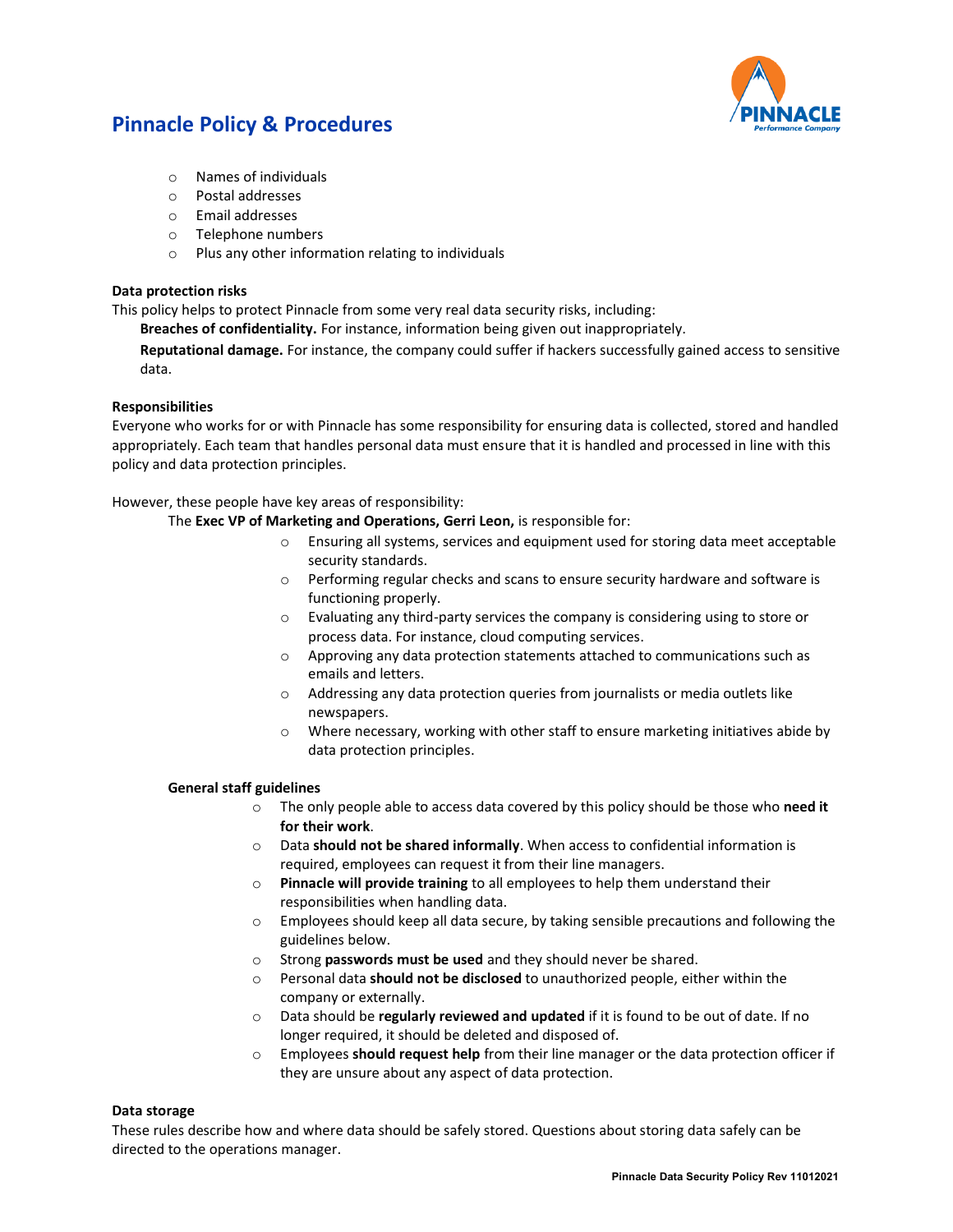

When data is **stored on paper,** it should be kept in a secure place where unauthorized people cannot see it. These guidelines also apply to data that is usually stored electronically but has been printed out for some reason:

- o When not required, the paper or files should be kept **in a locked drawer or filing cabinet**.
- o Employees should make sure paper and printouts are **not left where unauthorized people could see them**, like on a printer.
- o **Data printouts should be shredded** and disposed of securely when no longer required.

When data is **stored electronically**, it must be protected from unauthorized access, accidental deletion and malicious hacking attempts:

- Data should be **protected by strong passwords** that are changed regularly and never shared between employees.
- If data is **stored on removable media** (like a CD or DVD), these should be kept locked away securely when not being used.
- Data should only be stored on **designated drives and servers**, and should only be uploaded to **approved cloud computing services**.
- Servers containing personal data should be **sited in a secure location**, away from general office space.
- Data should be **backed up frequently**. Those backups should be tested regularly, in line with the company's standard backup procedures.

#### **Data use**

Personal data is of no value to Pinnacle unless the business can make use of it. However, it is when personal data is accessed and used that it can be at the greatest risk of loss, corruption or theft:

- When working with personal data, employees should ensure **the screens of their computers are always locked** when left unattended.
- Personal data **should not be shared informally**. It should never be sent by email, as this form of communication is not secure.
- Employees **should not save copies of personal data to their own computers.** Always access and update the central copy of any data.

#### **Data accuracy**

The law requires Pinnacle to take reasonable steps to ensure data is kept accurate and up to date.

The more important it is that the personal data is accurate, the greater the effort Pinnacle should put into ensuring its accuracy.

It is the responsibility of all employees who work with data to take reasonable steps to ensure it is kept as accurate and up to date as possible.

- Data will be held in **as few places as necessary**. Staff should not create any unnecessary additional data sets.
- Staff should **take every opportunity to ensure data is updated.** For instance, by confirming a customer's details when they call.
- Data should be **updated as inaccuracies are discovered**. For instance, if a customer can no longer be reached on their stored telephone number, it should be removed from the database.